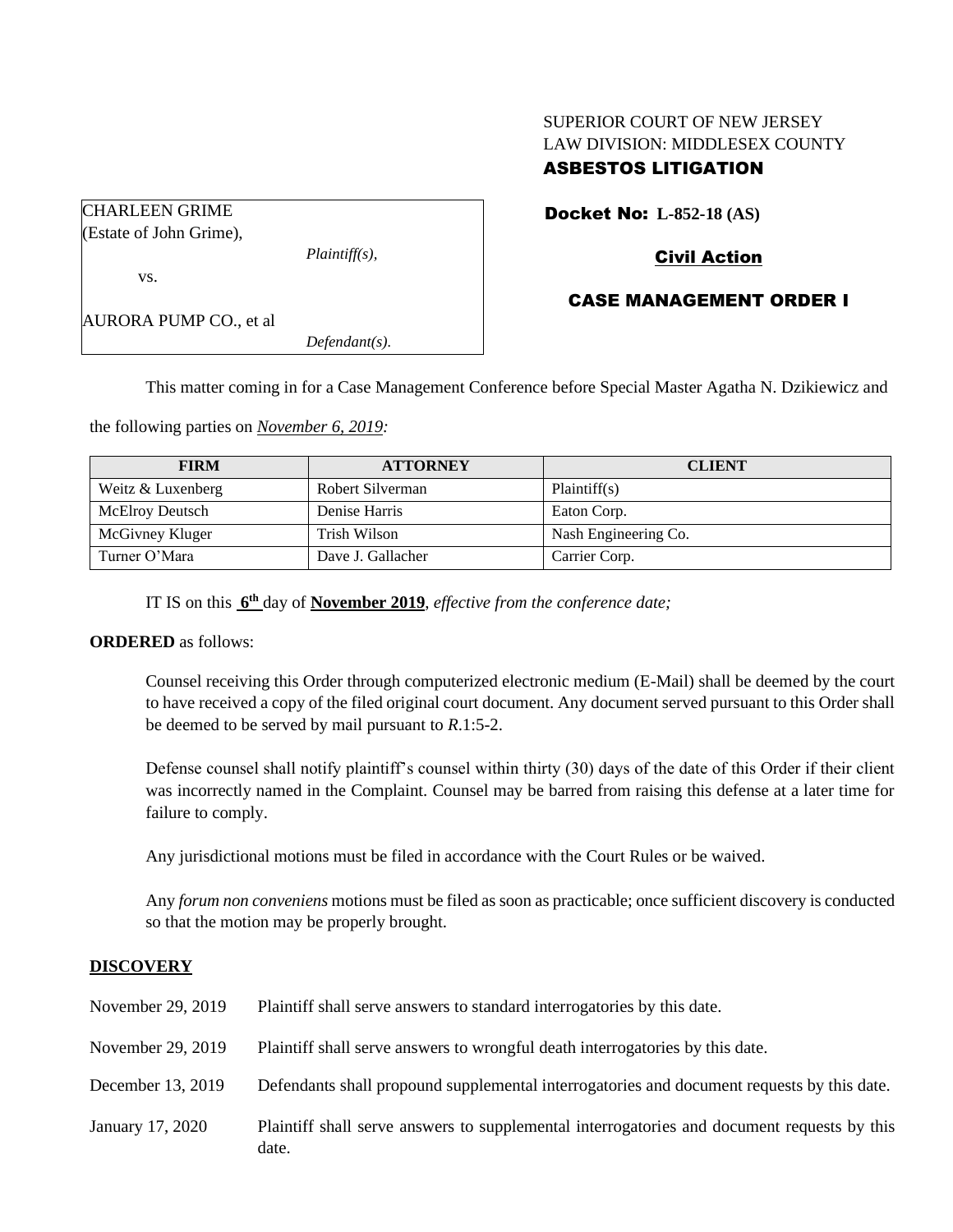- February 28, 2020 Fact discovery, including depositions, shall be completed by this date. Plaintiff's counsel shall contact the Special Master within one week of this deadline if all fact discovery is not completed.
- February 28, 2020 Depositions of corporate representatives shall be completed by this date.

#### **EARLY SETTLEMENT**

June 5, 2020 Settlement demands shall be served on all counsel and the Special Master by this date.

#### **MEDICAL EXPERT REPORT**

- November 29, 2020 Plaintiff shall serve executed medical authorizations (along with answers to interrogatories) by this date.
- March 31, 2020 Plaint if shall serve medical expert reports by this date.
- March 31, 2020 Upon request by defense counsel, plaintiff is to arrange for the transfer of pathology specimens and x-rays, if any, by this date.
- June 30, 2020 Plaintiff shall serve a rebuttal expert medical report, if any, by this date.

#### **LIABILITY EXPERT REPORTS**

| March 31, 2020 | Plaintiff shall identify its liability experts and serve liability expert reports by this date or<br>waive any opportunity to rely on liability expert testimony. |
|----------------|-------------------------------------------------------------------------------------------------------------------------------------------------------------------|
| June 30, 2020  | Plaintiff shall identify its rebuttal liability experts and serve rebuttal liability expert reports, if<br>any, by this date.                                     |

#### **SUMMARY JUDGMENT MOTION PRACTICE**

| April 10, 2020 | Plaintiff's counsel shall advise, in writing, of intent not to oppose motions by this date. |
|----------------|---------------------------------------------------------------------------------------------|
| April 24, 2020 | Summary judgment motions shall be filed no later than this date.                            |

May 22, 2020 Last return date for summary judgment motions.

#### **EXPERT DEPOSITIONS**

July 17, 2020 Expert depositions shall be completed by this date. To the extent that plaintiff and defendant generic experts have been deposed before, the parties seeking that deposition in this case must file an application before the Special Master and demonstrate the necessity for that deposition. To the extent possible, documents requested in a deposition notice directed to an expert shall be produced three days in advance of the expert deposition. The expert shall not be required to produce documents that are readily accessible in the public domain.

 $\_$  , and the set of the set of the set of the set of the set of the set of the set of the set of the set of the set of the set of the set of the set of the set of the set of the set of the set of the set of the set of th

#### **PRE-TRIAL AND TRIAL**

To be scheduled Settlement conference.